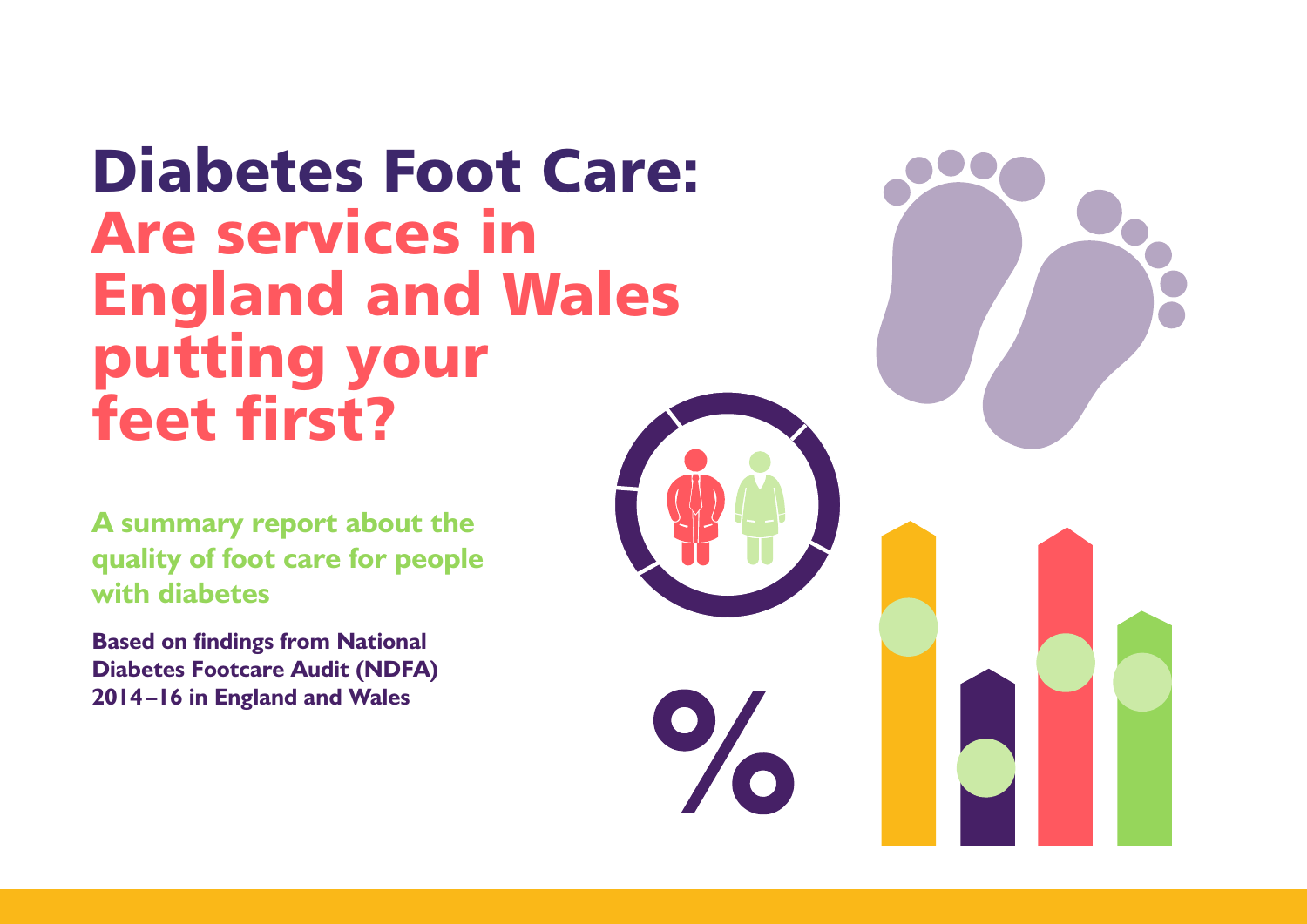### **Contents**

| <b>BACKGROUND</b><br>$\overline{\mathbf{2}}$<br><b>What is the National Diabetes Foot Care Audit (NDFA)?</b><br>3<br>3<br>Why do we audit foot care for people with diabetes?<br>$\overline{\mathbf{3}}$<br>About this summary report<br><b>THE NDFA FINDINGS</b><br>5<br><b>Foot ulcer characteristics</b><br>What are the outcomes of foot ulcers?<br>Foot ulcers 12 weeks after first assessment<br>8<br>Foot ulcers 24 weeks after first assessment<br>8<br>Was the length of time to first assessment linked to healing?<br>10<br>Differences in outcome between areas of England and Wales<br><b>Key findings</b><br><b>IMPROVING DIABETES FOOT CARE FOR PEOPLE</b><br><b>WITH DIABETES</b><br>13<br>13<br>• Recommendations for people with diabetes<br>• Recommendations for clinicians in General Practice<br>15<br>and primary care<br>• Recommendations for clinicians involved in the<br>15<br>provision of specialist foot care services<br><b>FURTHER INFORMATION</b><br>17<br><b>How the NDFA collects information</b><br>Where to go for more information<br><b>Explanation of words used in this report</b><br><b>Contact</b><br>20 |    |
|------------------------------------------------------------------------------------------------------------------------------------------------------------------------------------------------------------------------------------------------------------------------------------------------------------------------------------------------------------------------------------------------------------------------------------------------------------------------------------------------------------------------------------------------------------------------------------------------------------------------------------------------------------------------------------------------------------------------------------------------------------------------------------------------------------------------------------------------------------------------------------------------------------------------------------------------------------------------------------------------------------------------------------------------------------------------------------------------------------------------------------------------------|----|
|                                                                                                                                                                                                                                                                                                                                                                                                                                                                                                                                                                                                                                                                                                                                                                                                                                                                                                                                                                                                                                                                                                                                                      |    |
|                                                                                                                                                                                                                                                                                                                                                                                                                                                                                                                                                                                                                                                                                                                                                                                                                                                                                                                                                                                                                                                                                                                                                      |    |
|                                                                                                                                                                                                                                                                                                                                                                                                                                                                                                                                                                                                                                                                                                                                                                                                                                                                                                                                                                                                                                                                                                                                                      |    |
|                                                                                                                                                                                                                                                                                                                                                                                                                                                                                                                                                                                                                                                                                                                                                                                                                                                                                                                                                                                                                                                                                                                                                      |    |
|                                                                                                                                                                                                                                                                                                                                                                                                                                                                                                                                                                                                                                                                                                                                                                                                                                                                                                                                                                                                                                                                                                                                                      |    |
|                                                                                                                                                                                                                                                                                                                                                                                                                                                                                                                                                                                                                                                                                                                                                                                                                                                                                                                                                                                                                                                                                                                                                      | 6  |
|                                                                                                                                                                                                                                                                                                                                                                                                                                                                                                                                                                                                                                                                                                                                                                                                                                                                                                                                                                                                                                                                                                                                                      | 8  |
|                                                                                                                                                                                                                                                                                                                                                                                                                                                                                                                                                                                                                                                                                                                                                                                                                                                                                                                                                                                                                                                                                                                                                      |    |
|                                                                                                                                                                                                                                                                                                                                                                                                                                                                                                                                                                                                                                                                                                                                                                                                                                                                                                                                                                                                                                                                                                                                                      |    |
|                                                                                                                                                                                                                                                                                                                                                                                                                                                                                                                                                                                                                                                                                                                                                                                                                                                                                                                                                                                                                                                                                                                                                      |    |
|                                                                                                                                                                                                                                                                                                                                                                                                                                                                                                                                                                                                                                                                                                                                                                                                                                                                                                                                                                                                                                                                                                                                                      | 10 |
|                                                                                                                                                                                                                                                                                                                                                                                                                                                                                                                                                                                                                                                                                                                                                                                                                                                                                                                                                                                                                                                                                                                                                      | 12 |
|                                                                                                                                                                                                                                                                                                                                                                                                                                                                                                                                                                                                                                                                                                                                                                                                                                                                                                                                                                                                                                                                                                                                                      |    |
|                                                                                                                                                                                                                                                                                                                                                                                                                                                                                                                                                                                                                                                                                                                                                                                                                                                                                                                                                                                                                                                                                                                                                      |    |
|                                                                                                                                                                                                                                                                                                                                                                                                                                                                                                                                                                                                                                                                                                                                                                                                                                                                                                                                                                                                                                                                                                                                                      |    |
|                                                                                                                                                                                                                                                                                                                                                                                                                                                                                                                                                                                                                                                                                                                                                                                                                                                                                                                                                                                                                                                                                                                                                      |    |
|                                                                                                                                                                                                                                                                                                                                                                                                                                                                                                                                                                                                                                                                                                                                                                                                                                                                                                                                                                                                                                                                                                                                                      |    |
|                                                                                                                                                                                                                                                                                                                                                                                                                                                                                                                                                                                                                                                                                                                                                                                                                                                                                                                                                                                                                                                                                                                                                      |    |
|                                                                                                                                                                                                                                                                                                                                                                                                                                                                                                                                                                                                                                                                                                                                                                                                                                                                                                                                                                                                                                                                                                                                                      |    |
|                                                                                                                                                                                                                                                                                                                                                                                                                                                                                                                                                                                                                                                                                                                                                                                                                                                                                                                                                                                                                                                                                                                                                      |    |
|                                                                                                                                                                                                                                                                                                                                                                                                                                                                                                                                                                                                                                                                                                                                                                                                                                                                                                                                                                                                                                                                                                                                                      | 17 |
|                                                                                                                                                                                                                                                                                                                                                                                                                                                                                                                                                                                                                                                                                                                                                                                                                                                                                                                                                                                                                                                                                                                                                      | 18 |
|                                                                                                                                                                                                                                                                                                                                                                                                                                                                                                                                                                                                                                                                                                                                                                                                                                                                                                                                                                                                                                                                                                                                                      | 19 |
|                                                                                                                                                                                                                                                                                                                                                                                                                                                                                                                                                                                                                                                                                                                                                                                                                                                                                                                                                                                                                                                                                                                                                      |    |

# **Background**

#### **The [National Diabetes Foot Care Audit \(NDFA\) 2014–16 report](http://content.digital.nhs.uk/searchcatalogue?productid=24603&q=national+diabetes+foot+care+audit&sort=Relevance&size=10&page=1#top) was published in March 2017. The NDFA provides a picture of the care provided to people with diabetes who are treated for foot ulcers.**

The report's findings come from information collected from foot care clinics in England and Wales, for the period 14 July 2014 to 8 April 2016. 173 specialist foot care clinics provided data for the NDFA.

The NDFA is commissioned by [Healthcare Quality and Improvement Partnership](http://www.hqip.org.uk)  [\(HQIP\).](http://www.hqip.org.uk) 

[NHS Digital](http://content.digital.nhs.uk/footcare) (formerly the Health and Social Care Information Centre (HSCIC)) manages the NDFA, working closely with [Diabetes UK.](http://www.diabetes.org.uk/) Clinical teams across England and Wales also provide support.

This report summarises some of the key findings from the NDFA 2014–16.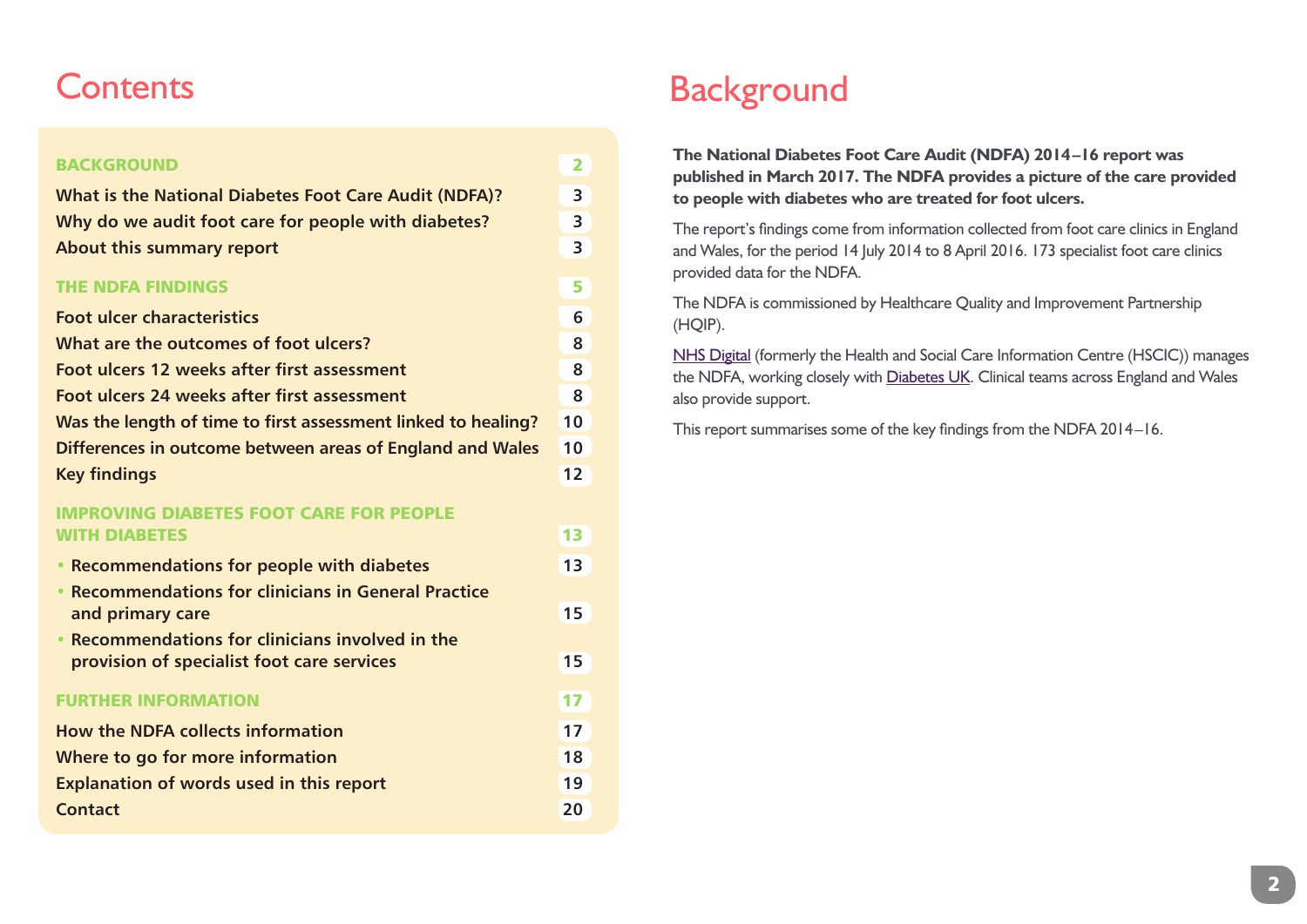# <span id="page-2-0"></span>What is the NDFA?

**The NDFA is a national clinical audit (or survey) about the care of people with diabetes who develop a foot ulcer.** 

Specifically, the NDFA looks at:

- how severe ulcers are when people are first seen by the specialist foot care team
- what factors have the biggest effects on healing and recovery

Foot care services collect information for the audit all year-round. A report is produced each year, which looks at the data from the previous years.

Information is only collected from people who give their permission for the use of their personal data in this way.

[You can read more about the audit methods and data collection](#page-16-0) on page 17.

## Why do we audit foot care for people with diabetes?

**The National Institute for Health and Care Excellence (NICE) produces the guidelines for the treatment of diabetic foot problems. All diabetes foot care services should consider these guidelines when making a decision on the treatment of people with diabetes who develop foot ulcers. Box 1 overleaf provides a summary of the NICE guidelines.**

The NDFA checks whether people with diabetes, who develop foot ulcers, get care and treatment as recommended in the NICE guidelines.

The findings from the NDFA shows foot care services how they compare to other foot care services. This information can help healthcare managers and staff to see where the care they provide can be improved and they are encouraged to develop plans to improve these services.

# About this summary report

**This report summarises some of the key findings of the NDFA report for 2014–16. It is a document for everyone – people with diabetes, healthcare professionals and the general public.** 

Before writing this summary report, Diabetes UK talked to people with diabetes to find out what NDFA information they wanted to see, and how to present the findings.

In this report we explain:

- the relevant national guidelines about good quality foot care for people with diabetes
- some of the key findings from the NDFA 2014–16
- recommendations for improvements to diabetes foot care

This report does not cover all the findings from the NDFA report. If you would like to read the full report, you can download it from the [NHS Digital website.](http://content.digital.nhs.uk/searchcatalogue?productid=24603&q=national+diabetes+foot+care+audit&sort=Relevance&size=10&page=1#top)

At the back of the report we have listed contact details for organisations. There is also a list explaining some of the words and terms used in this report.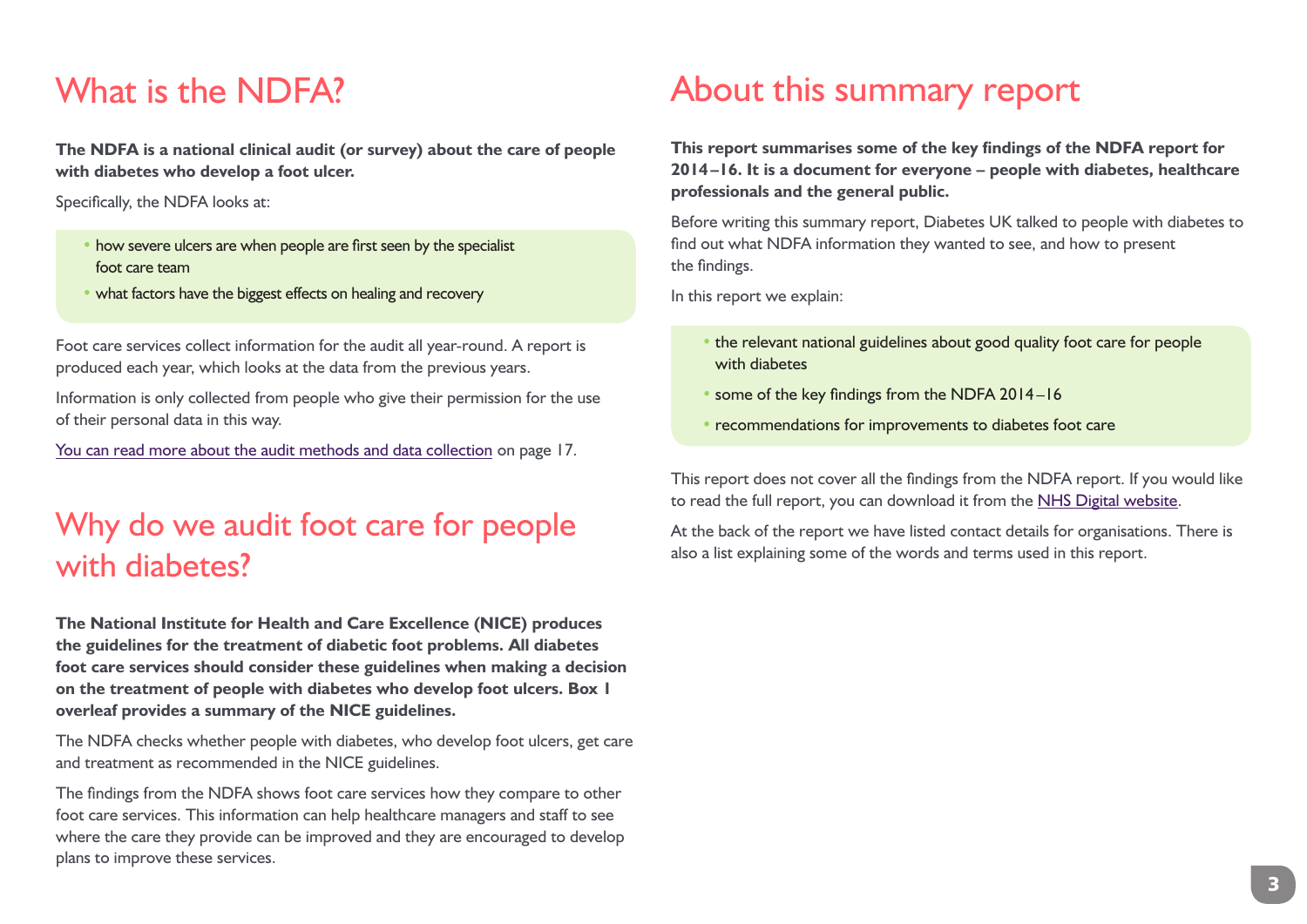### **Box 1: Looking after your feet – what care to expect**

**It is very important to take good care of your feet, because having diabetes puts you at risk of foot problems. Although foot ulcers can be very serious, they usually respond well to treatment. Poor circulation and severe infection may delay or prevent healing. The NICE guidelines, which should be followed by all healthcare professionals, are summarised below.**



### **Annual foot check**

Everyone with diabetes should have their feet checked by a qualified healthcare professional once a year. During the foot check appointment, your healthcare professional should explain how to look after your feet and talk with you about your risk of developing foot problems in the future. If you are found to be at increased risk, you should be referred to a Foot Protection Service to be assessed by a specialist.

Diabetes UK provides a useful [leaflet](https://www.diabetes.org.uk/Documents/Guide%20to%20diabetes/monitoring/What-to-expect-at-annual-foot-check.pdf) about what to expect at your annual foot check.



### **Treatment for diabetic foot problems**

#### **Diabetic foot ulcers**

If you have a diabetic foot ulcer, it is important to be seen by a foot care specialist as soon as possible. The healthcare professional should check the size and depth of the ulcer, and look for signs of infection or other problems. The treatment will depend on how severe the ulcer is, where it is and what you would prefer. The treatment will almost always include dressings and pressure relief, to reduce the pressure put through the foot.

#### **Diabetic foot infection**

If your healthcare professional thinks you have a foot infection and you have a wound on your foot, a small sample may be sent for testing. You should be offered antibiotics.

#### **Charcot arthropathy**

Charcot arthopathy occurs in some people who lose feeling in their feet. The bones in the foot can become weak and lead to dislocations, fractures and changes in the shape of the foot or ankle. The treatment for Charcot foot usually involves having a plaster cast fitted, to reduce the pressure put through the foot.

### **Referral**

If any doctor or nurse thinks you may have an active diabetic foot problem, they should refer you to a specialist foot care service within one working day. The specialist foot care service should then triage<sup>1</sup> the referral within another working day.

#### **Early referral and treatment is really important, as it can prevent diabetic foot problems becoming worse.**

*1. Triage is the process of deciding on the urgency and type of treatment that a patient needs, based on their symptoms and the severity of their condition.*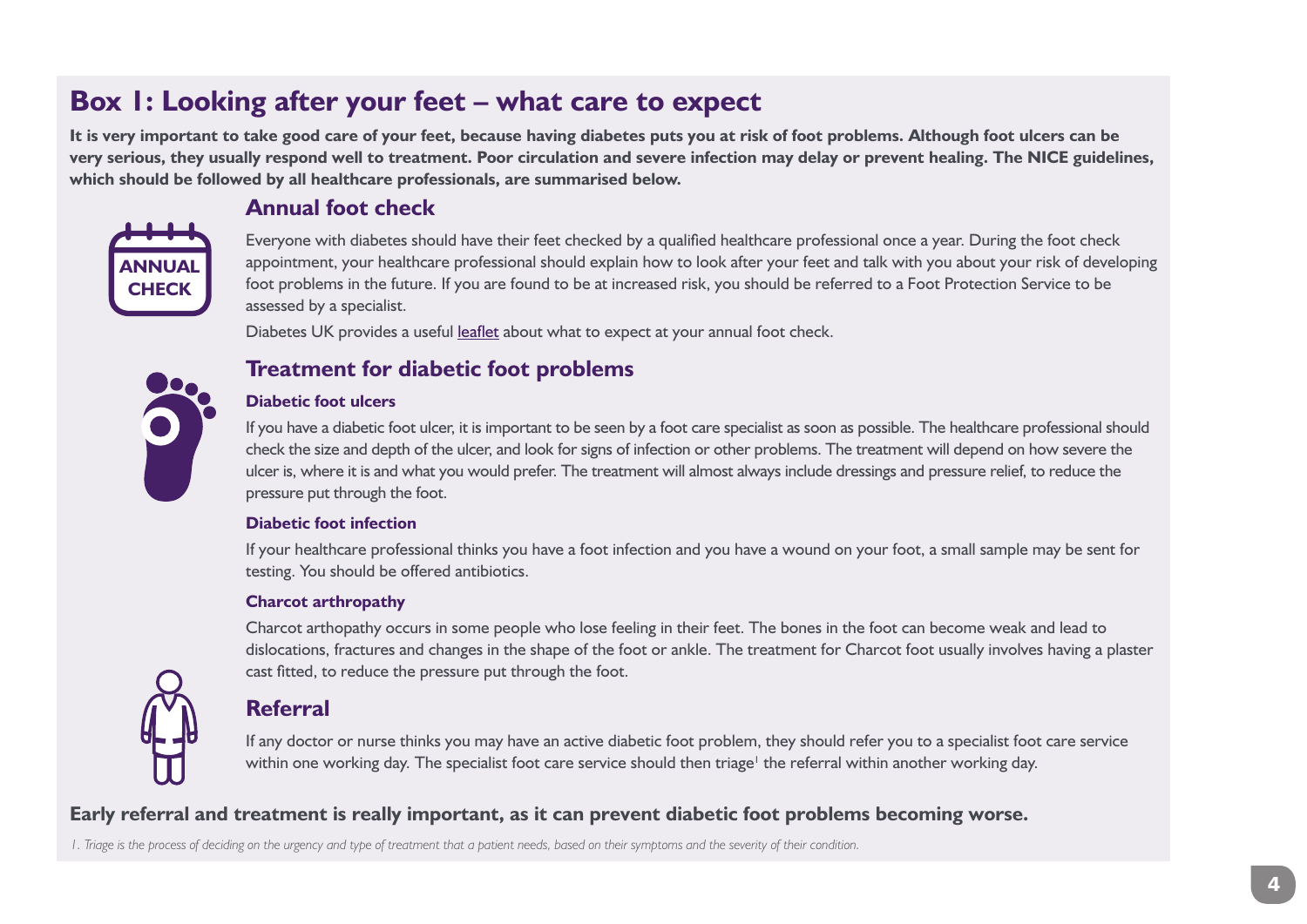# <span id="page-4-0"></span>The NDFA findings

**Information was collected from 11,073 people, who had treatment for a foot ulcer between 14 July 2014 and 8 April 2016. However, the number of foot ulcers included in the audit was 13,034, because some people had two or more new foot ulcers during the period.** 

### What is a foot ulcer?

**A foot ulcer often starts as a small break in the skin, which does not heal as quickly as expected.**

**It can start from something as small as a blister that forms because you didn't feel your shoe rubbing, a small cut or wound from standing on a sharp object. You may not have felt the pain because you have lost sensation in your feet.**



### **Characteristics of people with a diabetic foot ulcer**

**The NDFA found that the average age of people with diabetes who develop foot ulcers was 67 years and they had had diabetes for an average of 15 years.**

Those people with foot ulcers were more likely to have Type 2 diabetes, be male and of white ethnicity. They were also more likely to have an HbA1c of more than 58mmol/mol before getting an ulcer.

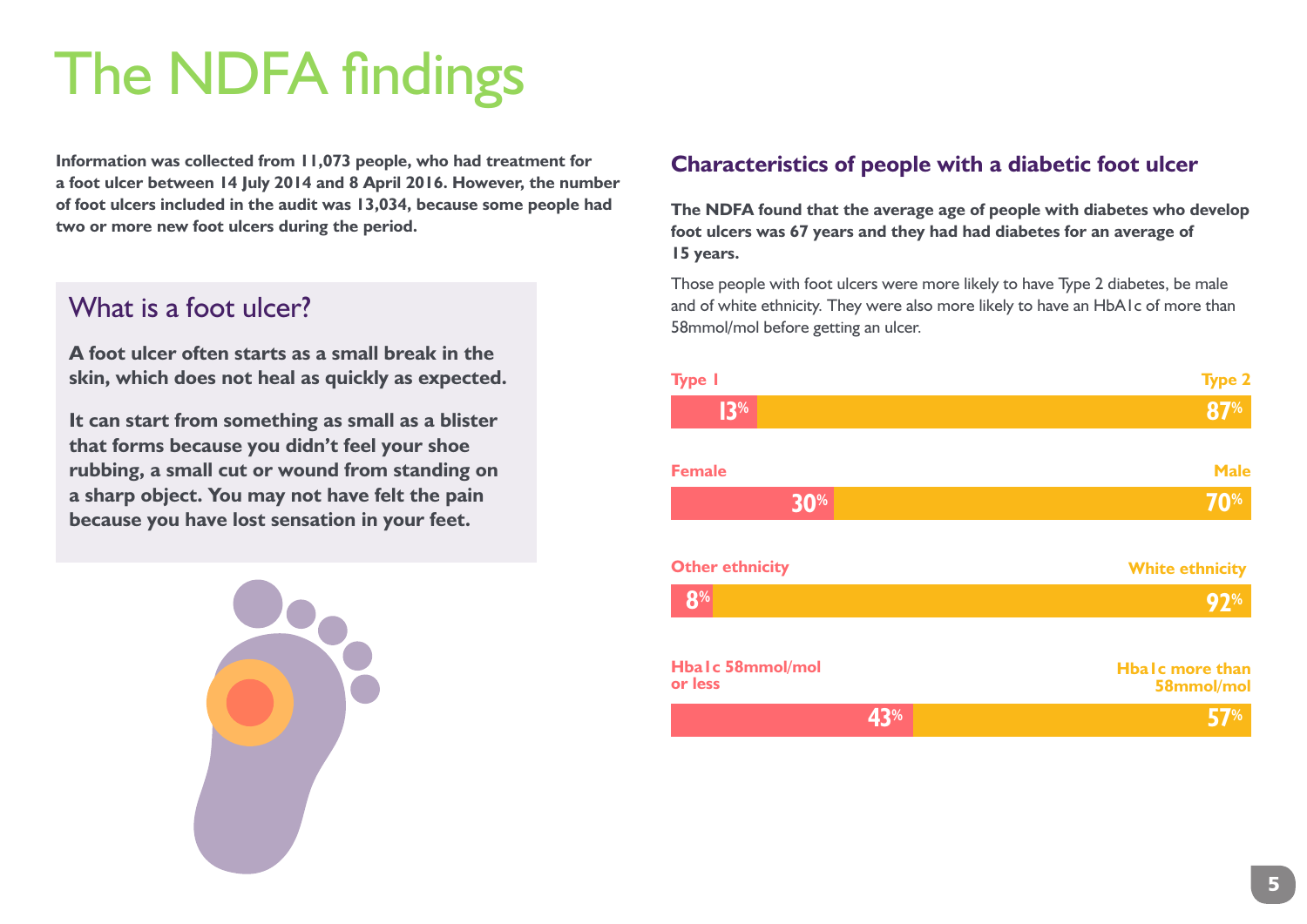### <span id="page-5-0"></span>Foot ulcer characteristics

#### **How severe were the ulcers?**

**When ulcers are assessed by a healthcare professional, a scoring system is used to assess how severe the ulcer is. This scoring system used for the NDFA is called SINBAD. See the box below for more detail.**

### **Box 2: Explanation of SINBAD score**

- **Site where is the ulcer: front or rear of the foot?**
- **Ischaemia problems with blood circulation, due to damaged blood vessels. This can make the skin more fragile**
- **Neuropathy damage to the nerves that results in a loss of sensation**
- **Bacterial infection whether or not there is an infection in the ulcer**
- **Area the size and shape of the ulcer**
- **Depth how deep the wound is**

#### **Definition of ulcer severity**

In the SINBAD system an ulcer can be scored between 0 (least severe) to 6 (most severe).

- $\cdot$  Less severe ulcer  $=$  SINBAD score of less than 3
- Severe ulcer  $=$  SINBAD score of 3 or more

#### **Almost half (46%) of the ulcer cases in the audit were graded as severe.**

The audit found that the majority of ulcers (82%) were associated with loss of sensation (neuropathy).

3% of ulcers had signs of Charcot foot disease. Charcot disease may delay ulcer healing.

### **How long did it take to get an assessment by a member of the multi-disciplinary foot team?**

**The NICE guidelines recommend that people with diabetes who have an active foot problem should be referred to a specialist team within one working day and be triaged within two working days.** 

People with diabetes were asked how long it took from first seeing any healthcare professional to their first assessment by a member of the specialist foot care team.

### **Box 3: Self-referral**

**People cannot refer themselves directly to a clinic, unless they are already under the care of that service. They must be referred by a GP, or another doctor. Those people who selfrefer are likely to be people who have already had a foot ulcer and have been encouraged to contact the clinic if they had further problems. People who have previous experience of the service are likely to contact the clinic relatively quickly.**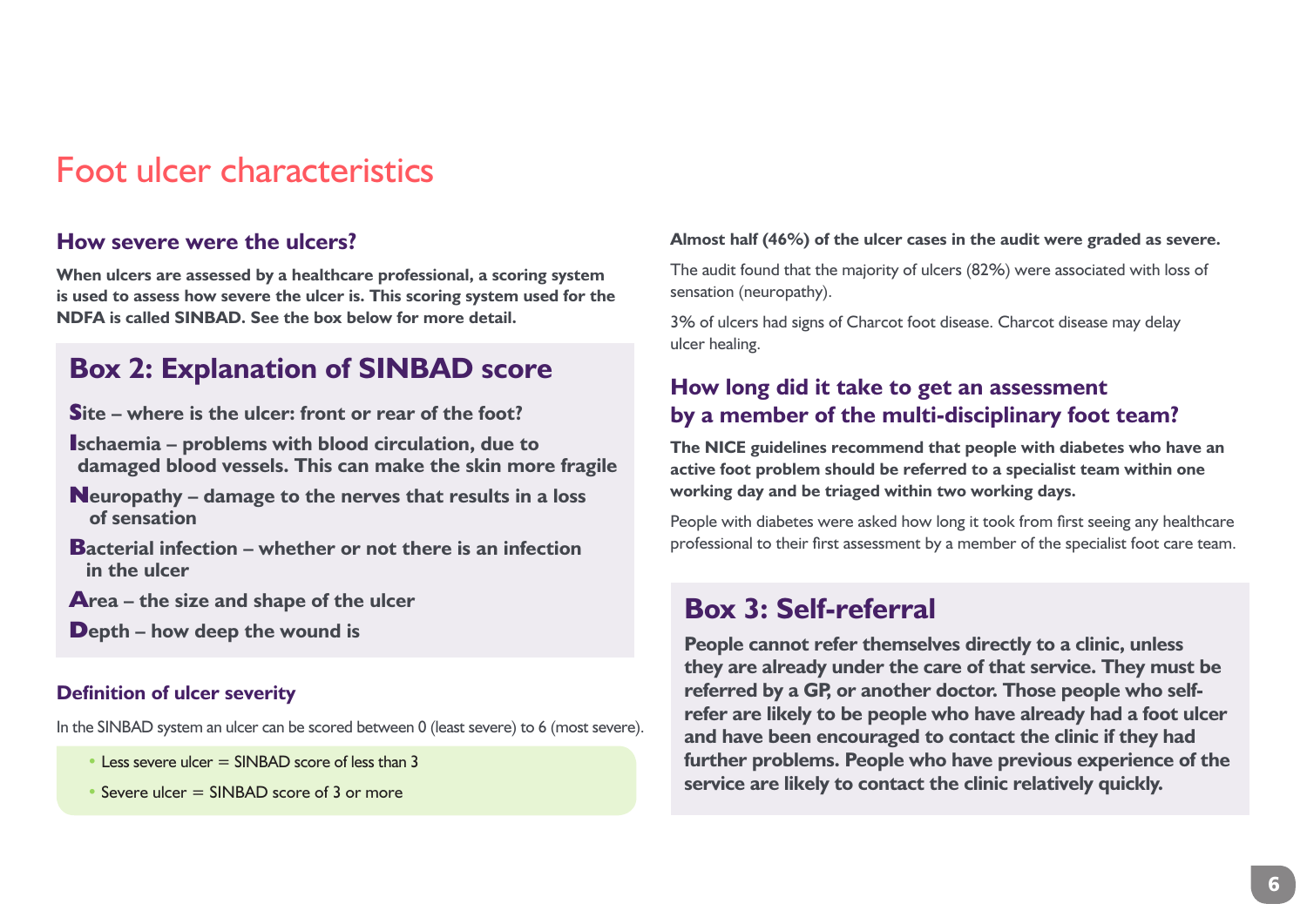The table below shows that almost a third (30%) of ulcers were self-referred.

### **Time from first appointment with healthcare professional to being assessed by specialist foot care team**



If self-referring patients are excluded, two in five (40%) ulcer cases are not assessed by a specialist footcare team until two or more weeks after the first appointment.

#### **Time to first assessment and foot ulcer severity**

**The audit found that two-thirds of people with diabetes who self-referred had less severe ulcers. If the time taken to be seen by the specialist team was longer, they were more likely to have a severe ulcer.** 



#### 7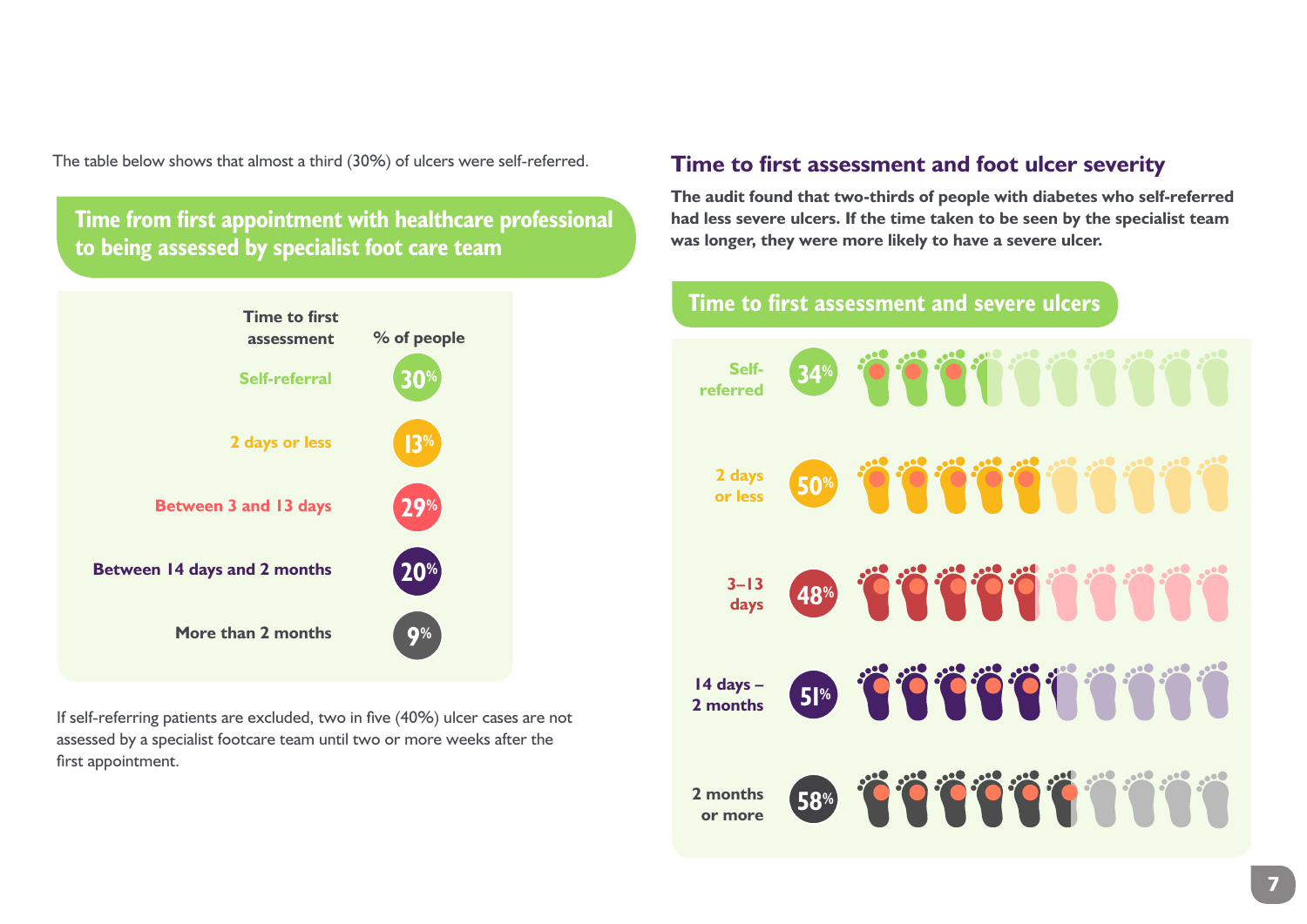# <span id="page-7-0"></span>What are the outcomes of foot ulcers?

## Foot ulcers 12 weeks after first assessment

**The audit collected information about foot ulcers 12 weeks after the first assessment by the specialist foot care team. In particular, the audit looked at whether:**

- people were free of all ulcers after 12 weeks
- there was a link between the severity of the ulcer and being ulcer free at 12 weeks

Data wasn't available for 1,048 of the 13,034 ulcer cases included in the audit. And 304 people had died before the 12 week follow-up took place. The infographic below summarises the status of the ulcer for the remaining 11,682 ulcer cases at the 12 week follow-up.



The NDFA found that people with diabetes who had less severe ulcers were almost twice as likely to be alive and ulcer free at the 12 week follow-up than people with severe ulcers.

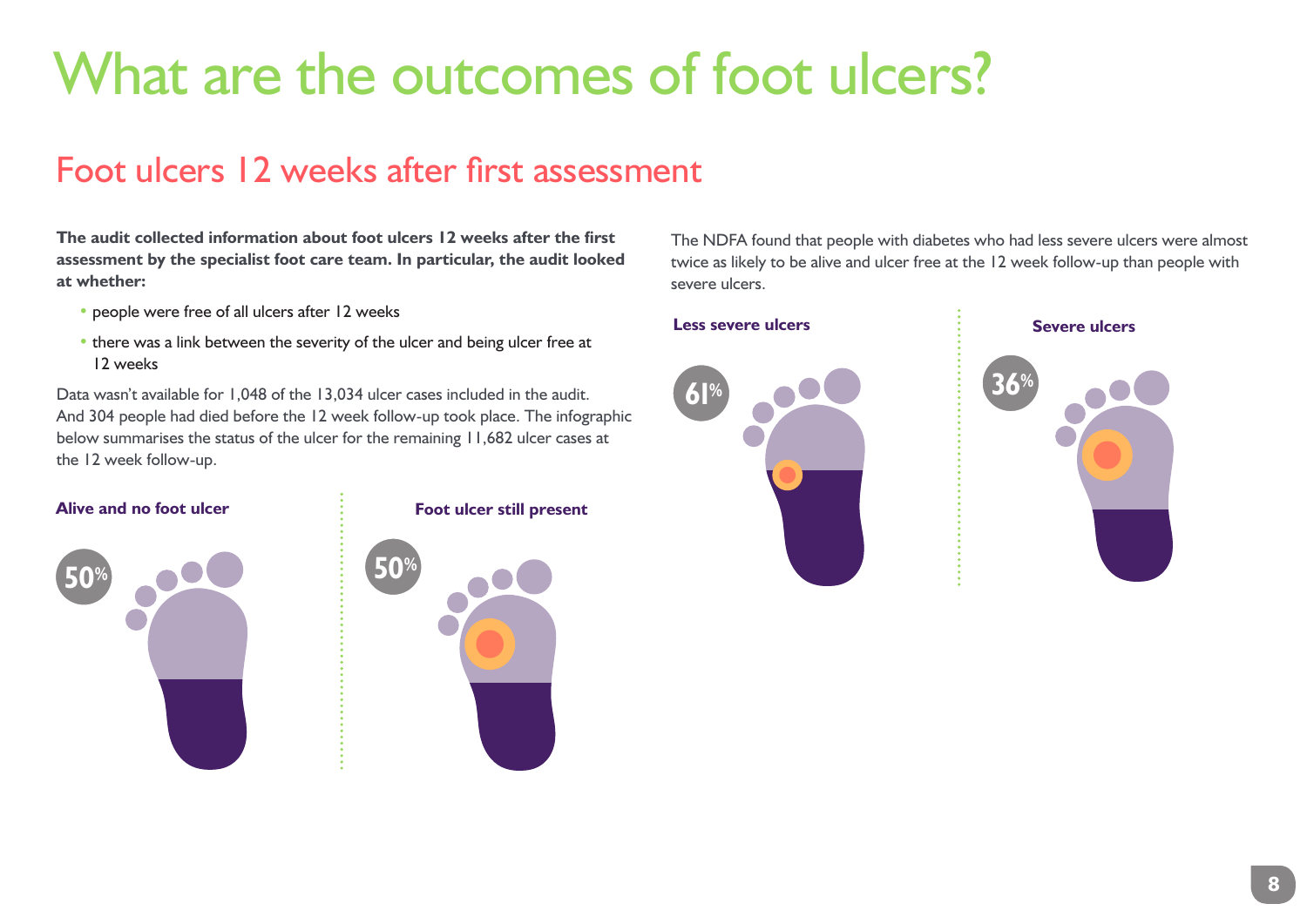## Foot ulcers 24 weeks after first assessment

#### **The audit also collected information about foot ulcers 24 weeks after the first assessment by the specialist foot care team.**

Data wasn't available for 1,469 of the 12,226 ulcer cases at the 24 week follow-up. Almost 1 in 20 people (4.4%) had died before the 24 week follow-up took place. The infographic below summarises the status of the ulcer for the remaining 10,279 ulcer cases at the 24 week follow-up.



**Alive and no foot ulcer at 12 weeks, but further ulcer at 24 weeks**



People with diabetes who had severe ulcers were less likely to be alive and ulcer free at the 24 week follow-up.

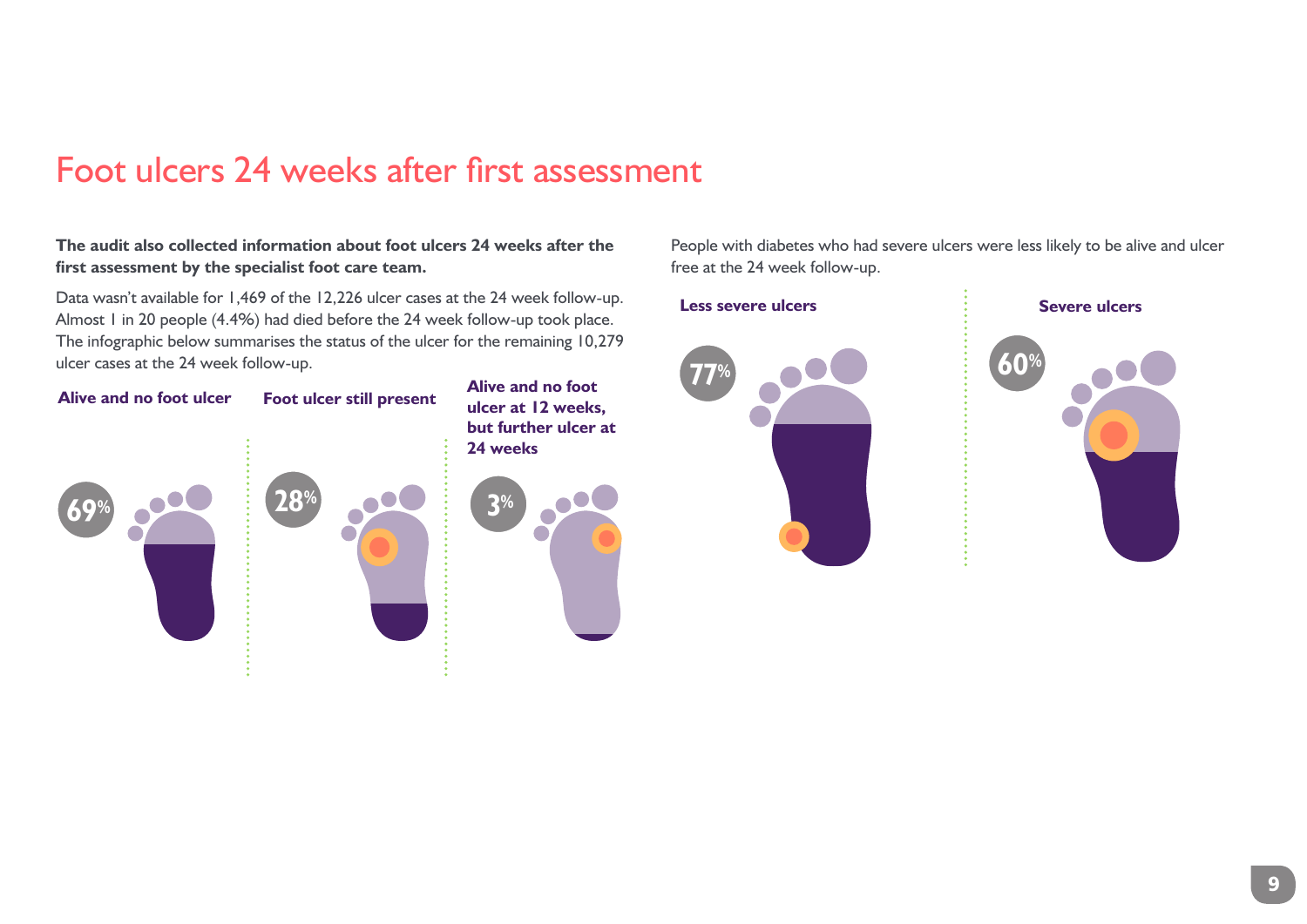## <span id="page-9-0"></span>Was the length of time to first assessment linked to healing?

People with diabetes who self-referred were more likely to be alive and have healed ulcers at the 12 week follow-up.

### **Alive and ulcer-free at 12 week follow-up**



## Differences in outcome between areas of the country

The NDFA showed that there were differences between areas of the country in the numbers of people who were alive and ulcer-free after 12 and 24 weeks. The figures $^2$  for less severe ulcers at 12 weeks varied from 52% to 65%. The figure at 24 weeks varied from 68% to 81%.

### **Percentage of people with less severe ulcers who are alive and ulcer-free**



*2. These figures are based on data from the middle 50% of trusts*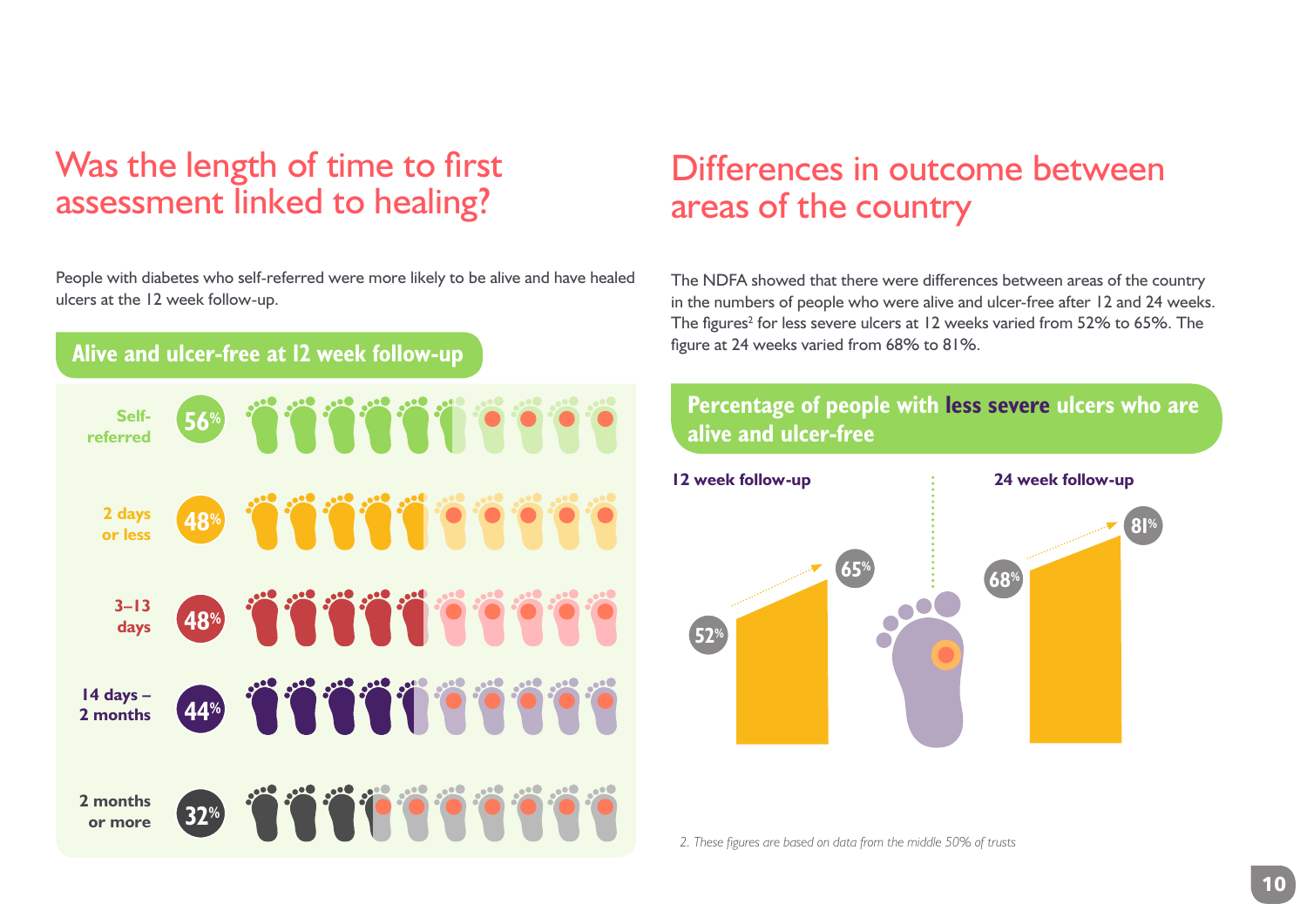The differences between areas of the country was similar when the audit looked at the healing rate for *severe ulcers*.

### **Percentage of people with severe ulcers who are alive and ulcer-free**



It is important to be careful when making comparisons between different services. There are a number of reasons for this:

- The NDFA does not yet cover all areas of England and Wales.
- There were big differences in the number of ulcer cases submitted by each service, comparisons are less meaningful when the numbers are small.
- The differences will be a result of steps taken at every stage of the footcare pathway and not just the care provided at the services who participated in the audit. For example, the care provided at a GP practice may affect ulcer healing.

Nevertheless, the findings suggest quite marked differences in outcome in different areas.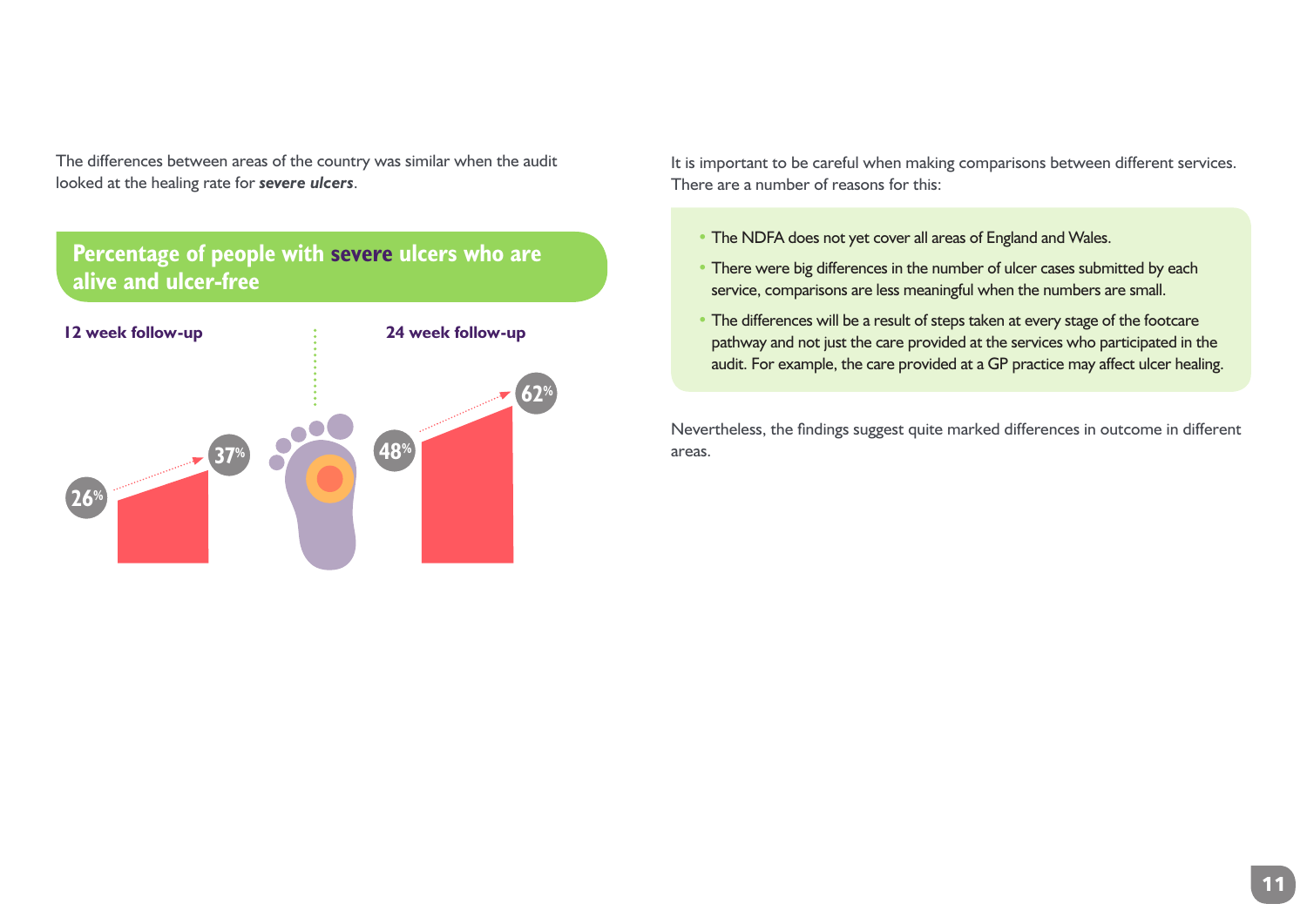# <span id="page-11-0"></span>Key findings



The longer the delay between first visit to a health care professional and first assessment by a foot care specialist, the more likely that foot ulcers were severe



12 WEEKS



Half of all people with diabetes were ulcer free 12 weeks after their first assessment with a foot care specialist

Patients who had more severe ulcers at the first assessment were almost twice as likely **not** to be ulcer free after 12 weeks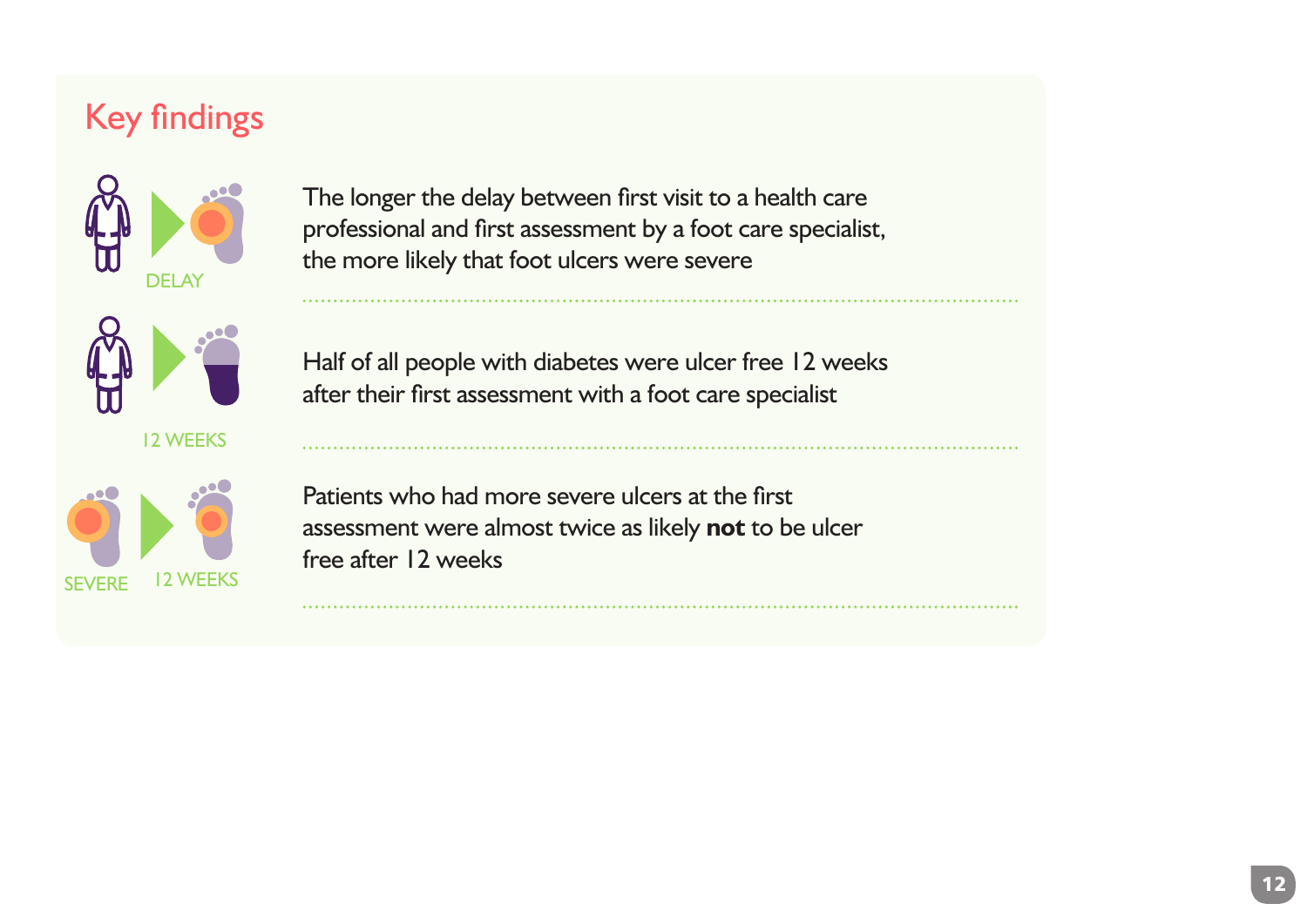# <span id="page-12-0"></span>Improving foot care for people with diabetes

**The NDFA findings highlight areas of healthcare that can give people with diabetes the best chance of recovery from a foot ulcer.** 

Recommendations for people with diabetes

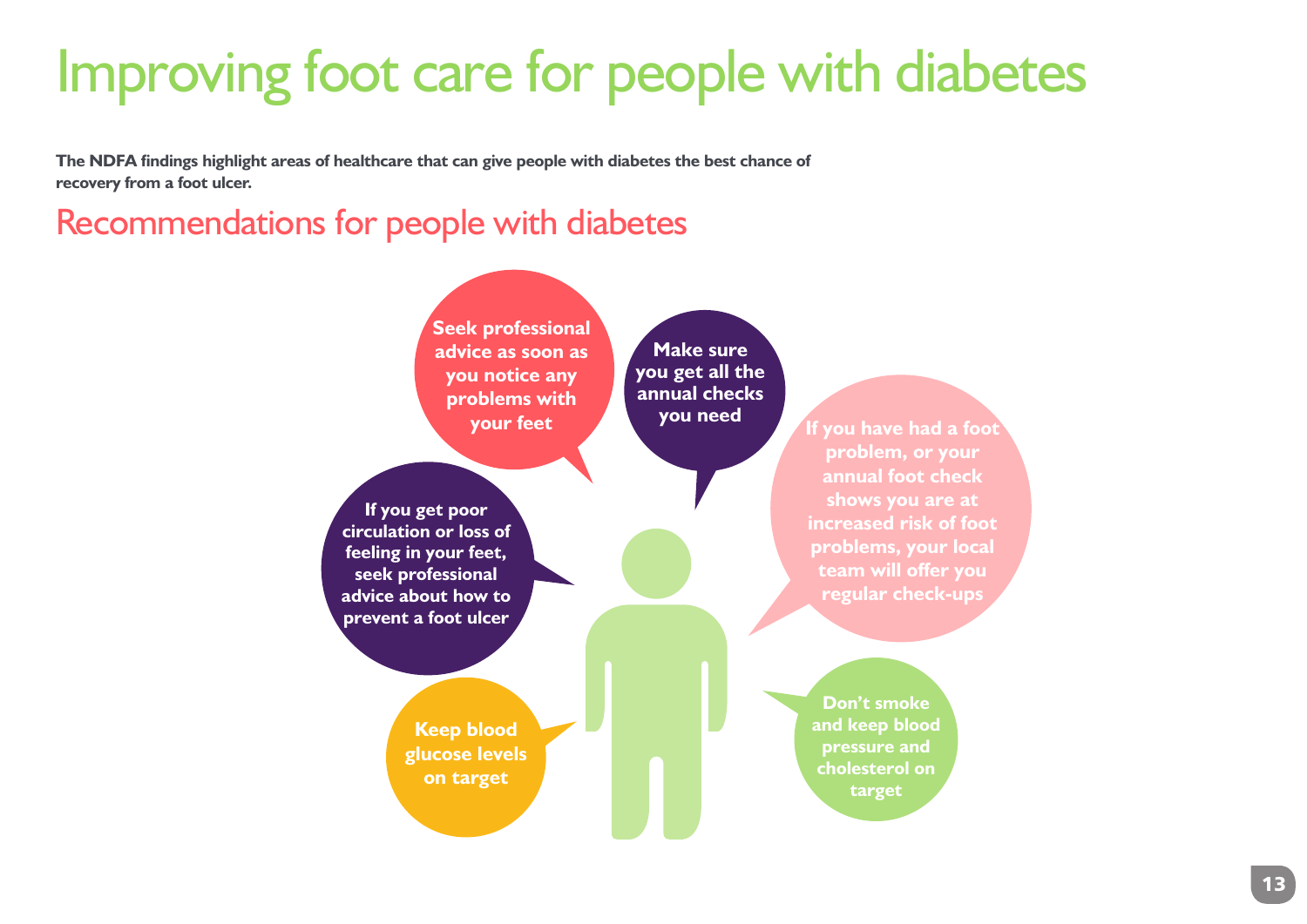### **Recommendations for people with diabetes**



**Seek professional advice as soon as you notice any problems with your feet**



**If you get poor circulation or loss of feeling in your feet, seek professional advice about how to prevent a foot ulcer**



**If you have had a foot problem, or your annual foot check shows you are at increased risk of foot problems, your local team will offer you regular check-ups.** It is really important to attend these check-ups to improve the chance of healing and to prevent any further problems



**Keep blood glucose levels on target.** You have less chance of getting nerve damage in your feet if your blood glucose levels stay on target



**Don't smoke and keep blood pressure and cholesterol on target.** You have less chance of getting poor circulation in the feet

**Make sure you get all the annual checks you need - it's your** right to have them. These include:

- foot checks
- eye screening
- kidney tests

People with diabetes can find out more about the guidelines for diabetic foot care on the [NICE website](https://www.nice.org.uk/guidance/ng19).

More information about looking after your feet can be found on [Diabetes UK](https://www.diabetes.org.uk/Guide-to-diabetes/Complications/Feet/)  [website](https://www.diabetes.org.uk/Guide-to-diabetes/Complications/Feet/), including information on how to get involved in improving foot care services [– Diabetes UK's Putting Feet First Campaign](https://www.diabetes.org.uk/Get_involved/Campaigning/Our-campaigns/Putting-feet-first/).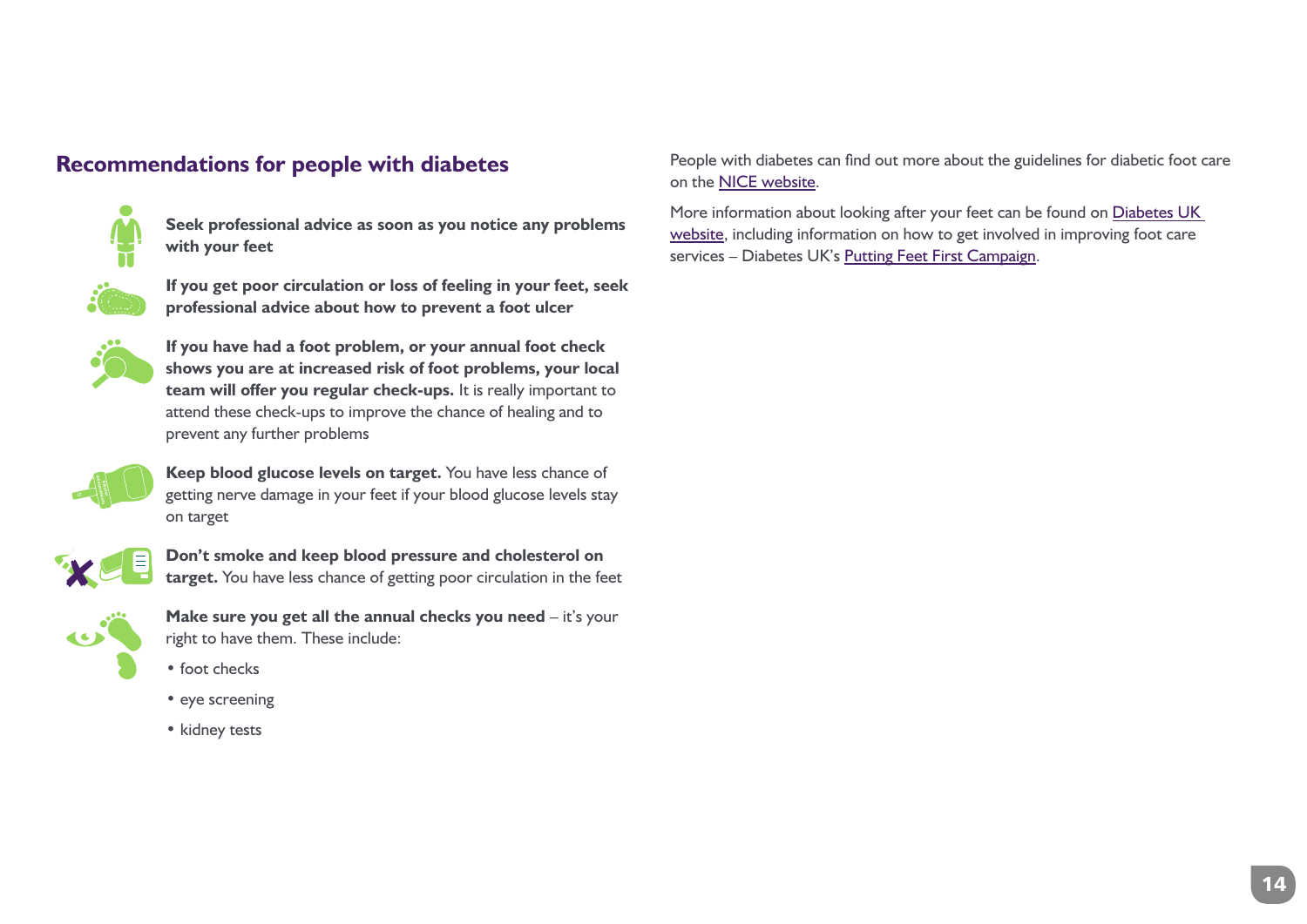<span id="page-14-0"></span>Recommendations for clinicians in General Practice and primary care

**Refer promptly any person with diabetes with a new or deteriorating ulcer to a specialist multidisciplinary foot care service Be aware of the** 

**Refer any person with diabetes with an increased risk of ulceration to the Foot Protection Service**

> **roles of Foot Protection and Multidisciplinary Foot Care services**

Recommendations for clinicians involved in the provision of specialist foot care services

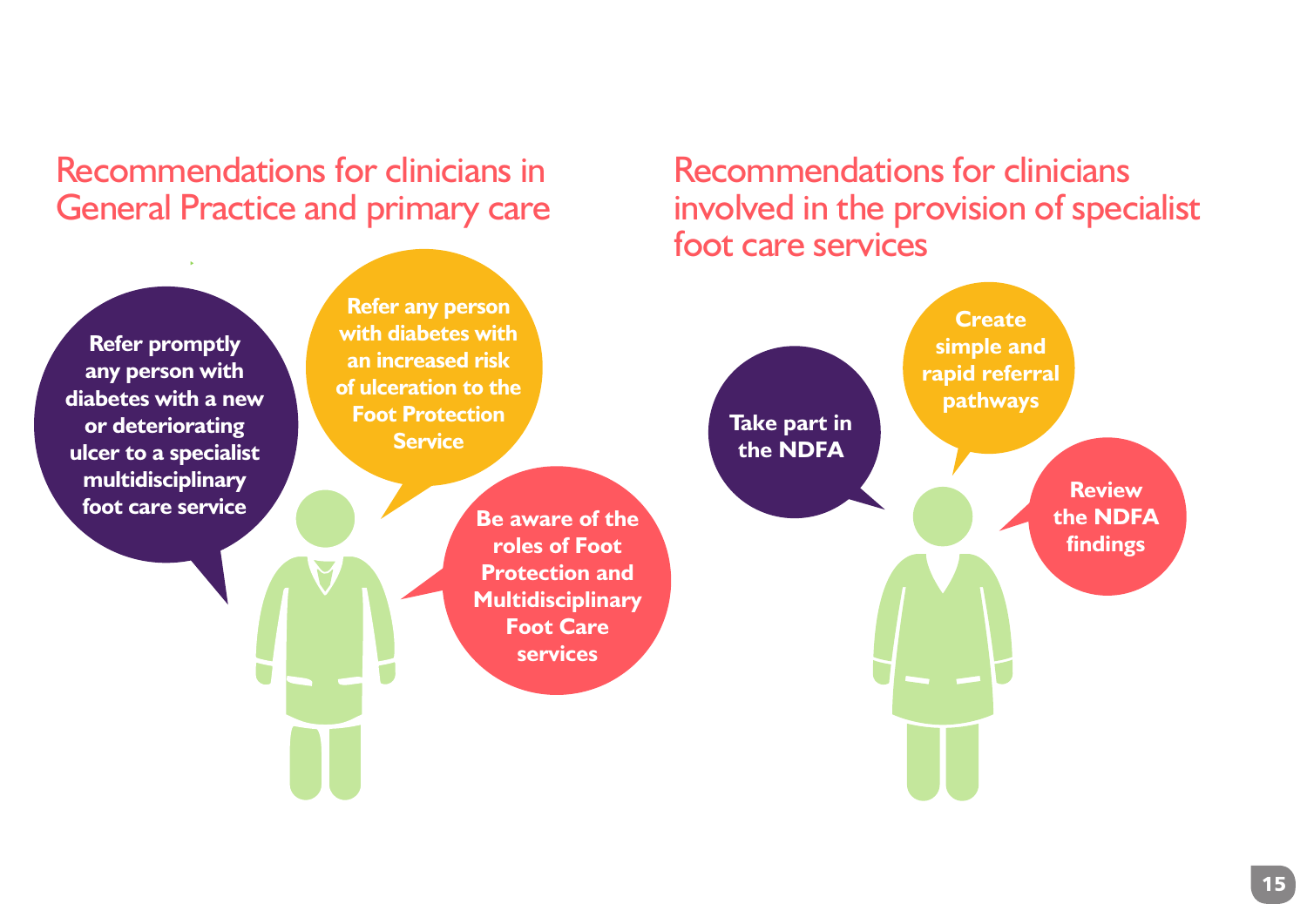### **Recommendations for clinicians in General Practice and primary care**



**Be aware of the roles of Foot Protection and Multidisciplinary Foot Care services** 



**Refer any person with diabetes with an increased risk of ulceration to the Foot Protection Service** 



**Refer promptly any person with diabetes with a new or deteriorating ulcer to a specialist multidisciplinary foot care service**

### **Recommendations for clinicians involved in the provision of specialist foot care services**



**Create simple and rapid referral pathways**



#### **Take part in the NDFA**

Foot care services can help make future years of the audit more comprehensive if every specialist service participates. The more foot care services that contribute to the audit, the greater influence the NDFA will have on foot care programmes for people with diabetes.

#### **Review the NDFA findings**

All foot care services should look at the full national and regional findings on [NHS Digital's website.](http://content.digital.nhs.uk/searchcatalogue?productid=24603&q=national+diabetes+foot+care+audit&sort=Relevance&size=10&page=1#top)

This will help pinpoint where treatment and care for people with diabetes who develop foot ulcers is producing good results, and where there is a need for improvement or new approaches. Putting these new approaches into practice will lead to improved outcomes for people with diabetes.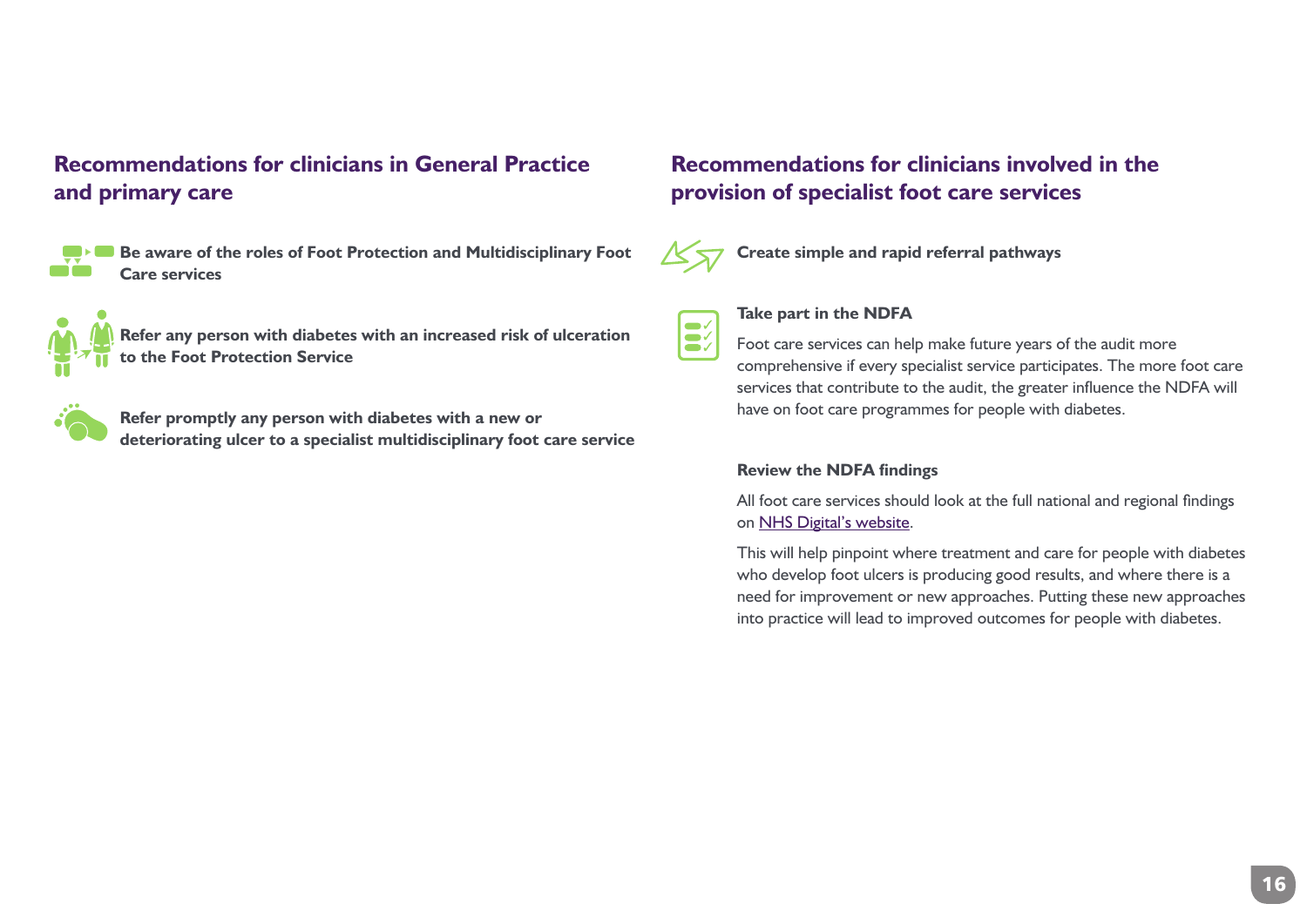# <span id="page-16-0"></span>Further information

# How the NDFA collects information

**The National Diabetes Footcare Audit (NDFA) collects data all year-round from services that treat foot ulcers in England and Wales.**



Doctors, nurses or podiatrists running diabetes foot clinics collect information on people with diabetes who develop foot ulcers. This only includes information that is normally collected and recorded as part of foot care notes. For example, information about the severity of the ulcer and whether the ulcer is healed at the 12 week follow-up appointment.

A full list of the information collected for the audit is available on the [NDFA website](http://content.digital.nhs.uk/footcare).





**1 2 2 2 2 2 3 3** People with diabetes attending a clinic diabetes foot clinics collect information on about. They have the choice of agreeing or refusing to have their information included in the NDFA. Only if they agree is their information used.



Foot care services collect information for the NDFA on a continuous basis. Each year there is a deadline for foot care services to send the information they have collected for the NDFA. All the information from England and Wales goes to NHS Digital using a secure website. NHS Digital analyse all the data and include it in a national report. They also publish reports on the [NDFA](http://content.digital.nhs.uk/searchcatalogue?productid=24603&q=national+diabetes+foot+care+audit&sort=Relevance&size=10&page=1#top)  [website.](http://content.digital.nhs.uk/searchcatalogue?productid=24603&q=national+diabetes+foot+care+audit&sort=Relevance&size=10&page=1#top)

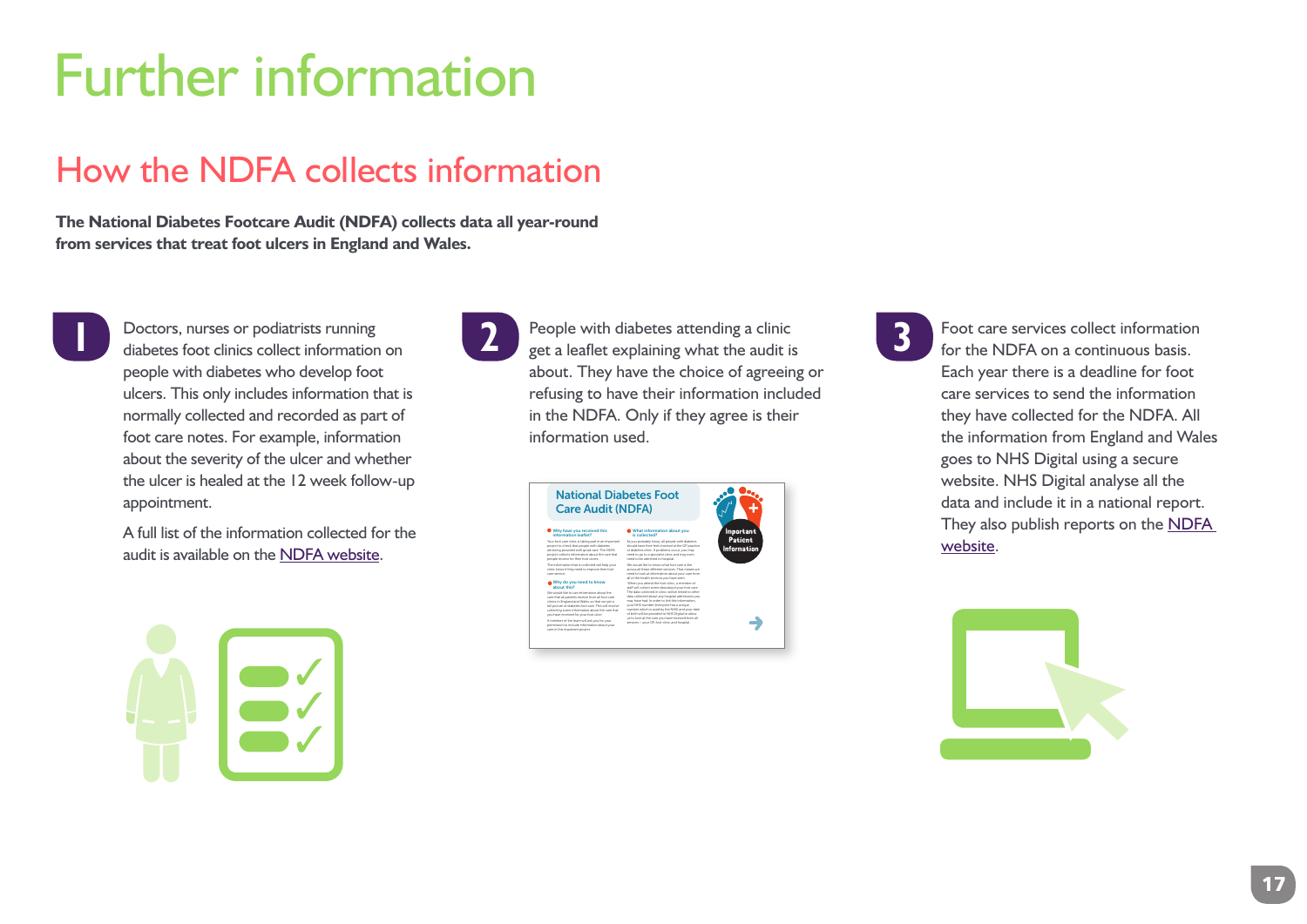# <span id="page-17-0"></span>Where to go for more information

### **The National Diabetes Footcare Audit (NDFA)**

Information about the NDFA and copies of the full reports are available on the [NHS](http://content.digital.nhs.uk/footcare)  [Digital website.](http://content.digital.nhs.uk/footcare)

### **Diabetes UK**

For more information about diabetes, including living with diabetes, go to [www.diabetes.org.uk/Guide-to-diabetes](http://www.diabetes.org.uk/Guide-to-diabetes) or call Diabetes UK's Helpline on **0345 123 2399** for advice and support.

For information about getting involved in making a difference to diabetes treatment and care: [www.diabetes.org.uk/Get\\_involved/Diabetes-Voices](https://www.diabetes.org.uk/Get_involved/Campaigning/)

To find out more about Diabetes UK's work in your area: [www.diabetes.org.uk/In\\_Your\\_Area](http://www.diabetes.org.uk/In_Your_Area)

### **National Institute for Health and Care Excellence (NICE) guidelines**

For information about how NICE develops guidelines: www.nice.org.uk

For guidelines about diabetic foot problems: [NICE Guidelines NG19](https://www.nice.org.uk/guidance/ng19)

### **Healthcare Quality Improvement Partnership (HQIP)**

To learn more about clinical audits – and [patient involvement](http://www.hqip.org.uk/patient-and-public-involvement/) in national clinical audits.

### **Patient Advice and Liaison Service (PALS)**

For questions about local health services or an enquiry about health matters, contact PALS at [www.nhs.uk](http://www.nhs.uk/Service-Search/Patient-advice-and-liaison-services-(PALS)/LocationSearch/363)

### **Community Health Councils (CHC) in Wales**

For help and advice about NHS Services in Wales: [www.wales.nhs.uk/siteplus/899/home](http://www.nhsdirect.wales.nhs.uk/localservices/communityhealthcouncils/)

### **NHS Choices (England)**

[NHS Choices](http://www.nhs.uk/Pages/HomePage.aspx) provides information about your health, including finding and using NHS Services in England

### **NHS Wales**

[NHS Wales](http://www.wales.nhs.uk/) provides information about your health, including finding and using NHS Services in Wales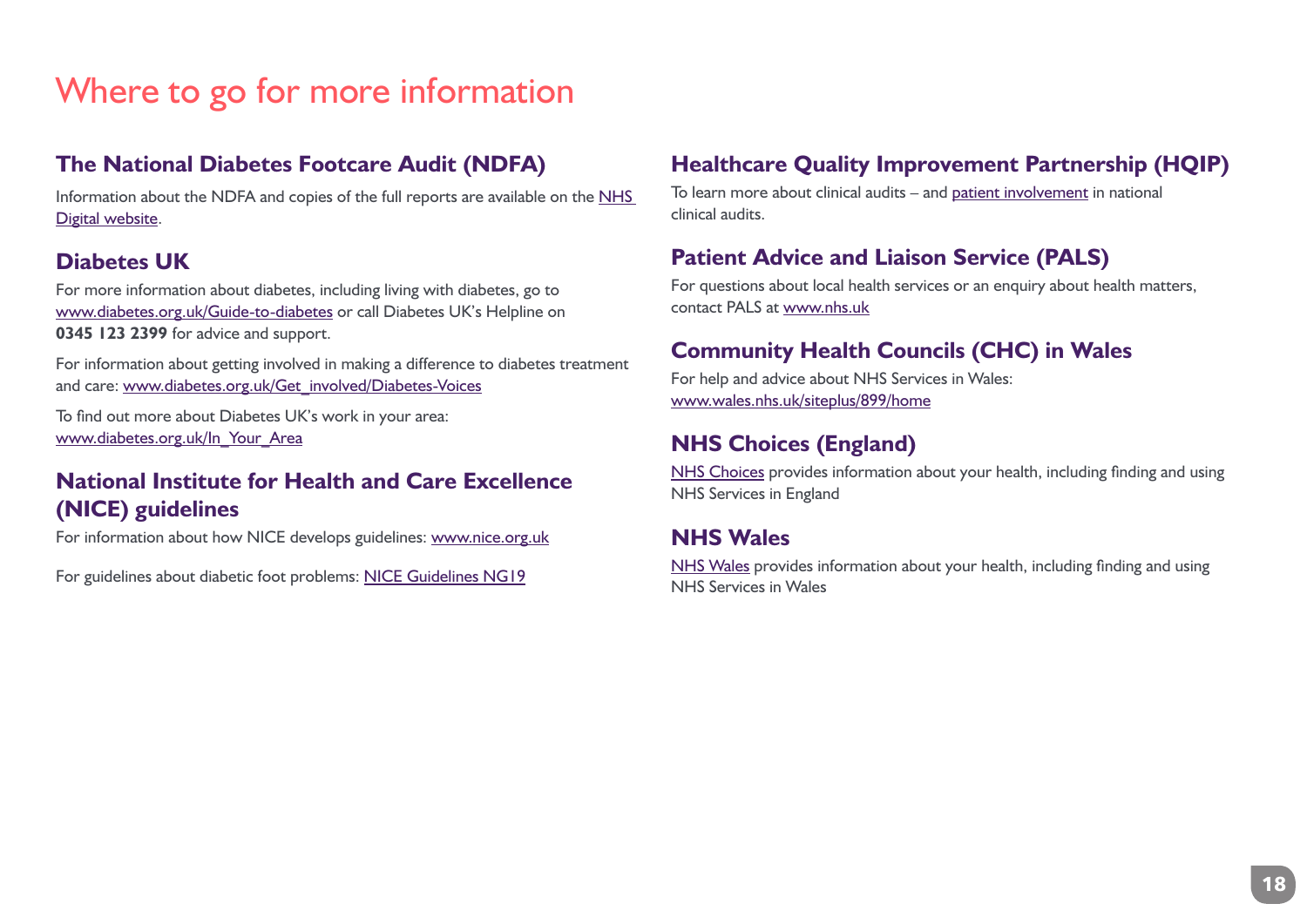# <span id="page-18-0"></span>Explanation of words used in this booklet

### **Audit**

A way of gathering information and measuring local NHS organisations' performance and quality of care against national guidelines, from which come recommendations for improvements.

### **Blood glucose**

Blood glucose is the main sugar the body makes from the food we eat. Glucose travels in the bloodstream, providing energy to all the body's living cells. However, the cells cannot use glucose without the help of insulin.

### **Diabetes**

Diabetes is the shortened name for the health condition called diabetes mellitus. Diabetes happens when the body cannot use blood glucose as energy because of having too little insulin or being unable to use insulin. See also Type 1 diabetes and Type 2 diabetes.

### **HbA1c test**

The HbA1c (pronounced H B A one C) test uses a blood sample to measure a person's average blood glucose level over the previous two to three months. The result is given in mmol/mol or as a percentage.

### **National Institute for Health and Care Excellence (NICE)**

NICE is the independent regulatory body providing national guidance to the NHS on new and existing medicines, treatment and care.

### **Self-referral**

Those people who self-refer are likely to be people who have already had a foot ulcer and have been encouraged to contact the clinic if they had further problems. People who have previous experience of the service are likely to contact the clinic relatively quickly.

### **SINBAD**

SINBAD is the name given to a system for measuring how severe an ulcer is. SINBAD stands for Site, Ischaemia, Neuropathy, Bacterial infection, Area and Depth. See p6 for further information.

### **Triage**

Triage is the process of deciding on the urgency and type of treatment that a patient needs, based on their symptoms and the severity of their condition.

### **Type 1 diabetes**

Type 1 diabetes develops when the body permanently destroys its own insulin-producing cells. When this happens a person needs regular insulin, given either by injection or an insulin pump.

### **Type 2 diabetes**

A condition in which the body either makes too little insulin, or cannot use the insulin it produces to turn blood glucose into energy. Diet and exercise are often enough to control a Type 2 diabetes condition, but some people also need diabetes medication or insulin.

### **Ulcer**

An ulcer is the term used for a break in the skin, which does not heal as rapidly as expected.

### **Ulcer-free**

All ulcers present at the start of the ulcer episode have fully healed and no other ulcers remain unhealed. Being ulcer free includes those patients who have had surgery (including major and minor amputation).